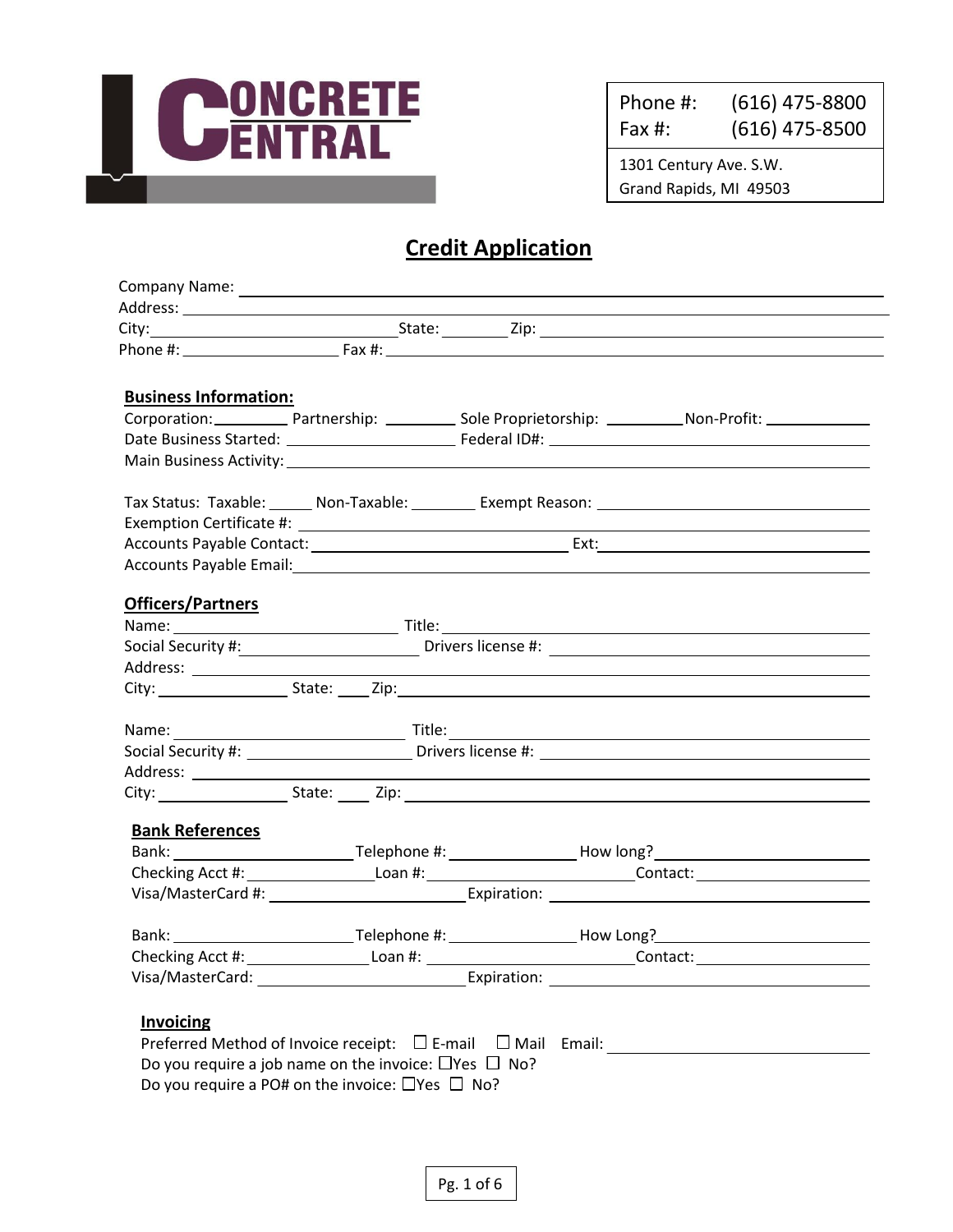### **Credit Application**

#### **Trade References**

| Contact: the contract of the contract of the contract of the contract of the contract of the contract of the contract of the contract of the contract of the contract of the contract of the contract of the contract of the c |                                                                                                                                                                                                                               |  |  |
|--------------------------------------------------------------------------------------------------------------------------------------------------------------------------------------------------------------------------------|-------------------------------------------------------------------------------------------------------------------------------------------------------------------------------------------------------------------------------|--|--|
|                                                                                                                                                                                                                                |                                                                                                                                                                                                                               |  |  |
|                                                                                                                                                                                                                                |                                                                                                                                                                                                                               |  |  |
|                                                                                                                                                                                                                                | City: City: City: City: City: City: City: City: City: City: City: City: City: City: City: City: City: City: City: City: City: City: City: City: City: City: City: City: City: City: City: City: City: City: City: City: City: |  |  |
|                                                                                                                                                                                                                                |                                                                                                                                                                                                                               |  |  |
|                                                                                                                                                                                                                                |                                                                                                                                                                                                                               |  |  |
|                                                                                                                                                                                                                                |                                                                                                                                                                                                                               |  |  |
|                                                                                                                                                                                                                                |                                                                                                                                                                                                                               |  |  |
|                                                                                                                                                                                                                                |                                                                                                                                                                                                                               |  |  |

Applicant warrants that all credit and financial information provided to Concrete Central Inc.; is true and correct and authorizes us to investigate applicant's credit history as is needed. The undersigned authorizes all banking institutions, trade references, credit reporting agencies and its agents to release all necessary information via telephone, mail or facsimile as requested for the purpose of obtaining a credit line.

| Authorized Name: _    | Title: |
|-----------------------|--------|
| Authorized Signature: | Date:  |

Pg. 2 of 6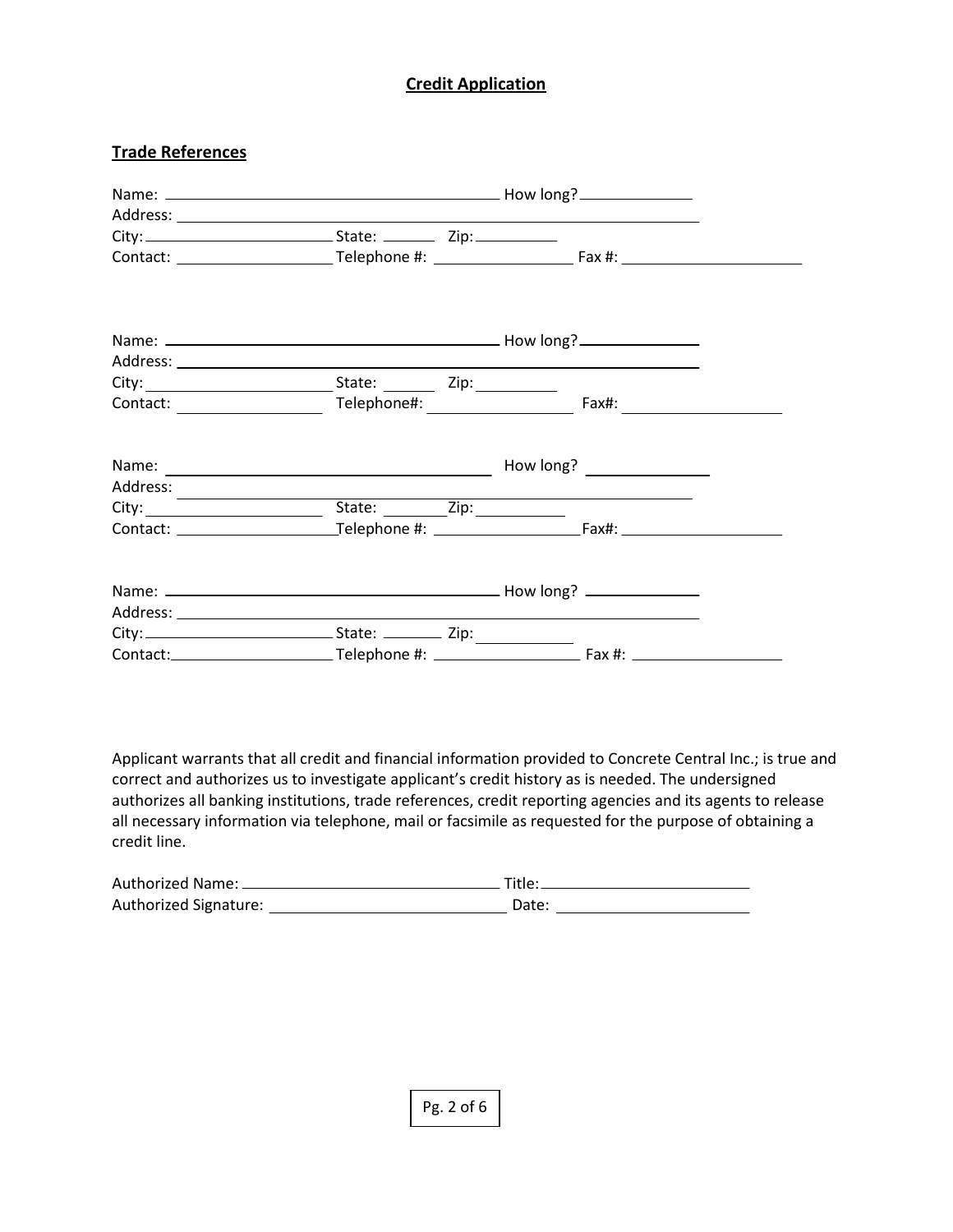#### **Personal Guaranty**

| To: Concrete Central Inc.<br>1301 Century Ave SE<br>Grand Rapids, MI 49503 |  |
|----------------------------------------------------------------------------|--|
| Company:                                                                   |  |
| Address:                                                                   |  |
|                                                                            |  |
|                                                                            |  |

#### **PERSPECTIVE CUSTOMER:**

TO INDUCE YOU TO SELL MERCHANDISE AND EXTEND CREDIT TO THE ABOVE NAMED CUSTOMER, THE UNDERSIGNED HEREBY JOINTLY AND SEVERELY GUARANTY THE PAYMENT OF ANY INDEBTEDNESS WHICH MAY AT ANY TIME AND FROM TIME TO TIME BE INCURRED BY THE CUSTOMER TO YOU; AND IN THE EVENT OF ANY DEFAULT AT ANY TIME BY SAID CUSTOMER YOU SHALL BE ENTITLED TO LOOK TO US IMMEDIATELY FOR SUCH PAYMENT, WITHOUT PRIOR DEMAND OR NOTICE.

THIS GUARANTY SHALL CONTINUE IN FULL FORCE AND EFFECT UNTIL SUCH TIME AS THE UNDERSIGNED SHALL GIVE YOU WRITTEN NOTICE OF REVOCATION BY REGISTERED MAIL. SUCH NOTICE OF REVOCATION SHALL BE INEFFECTIVE AS TO ANY EXISTING INDEBTEDNESS OR AS TO ANY TRANSACTION OR COMMITMENT PREVIOUSLY UNDERTAKEN BY YOU IN RELIANCE UPON SUCH GUARANTY.

| INDIVIDUAL GUARANTY NAME: |  | (NO TITLE) DATE: |
|---------------------------|--|------------------|
| SIGNED:                   |  |                  |
| $S.S. \#$<br>D.O.B.       |  |                  |

Pg. 3 of 6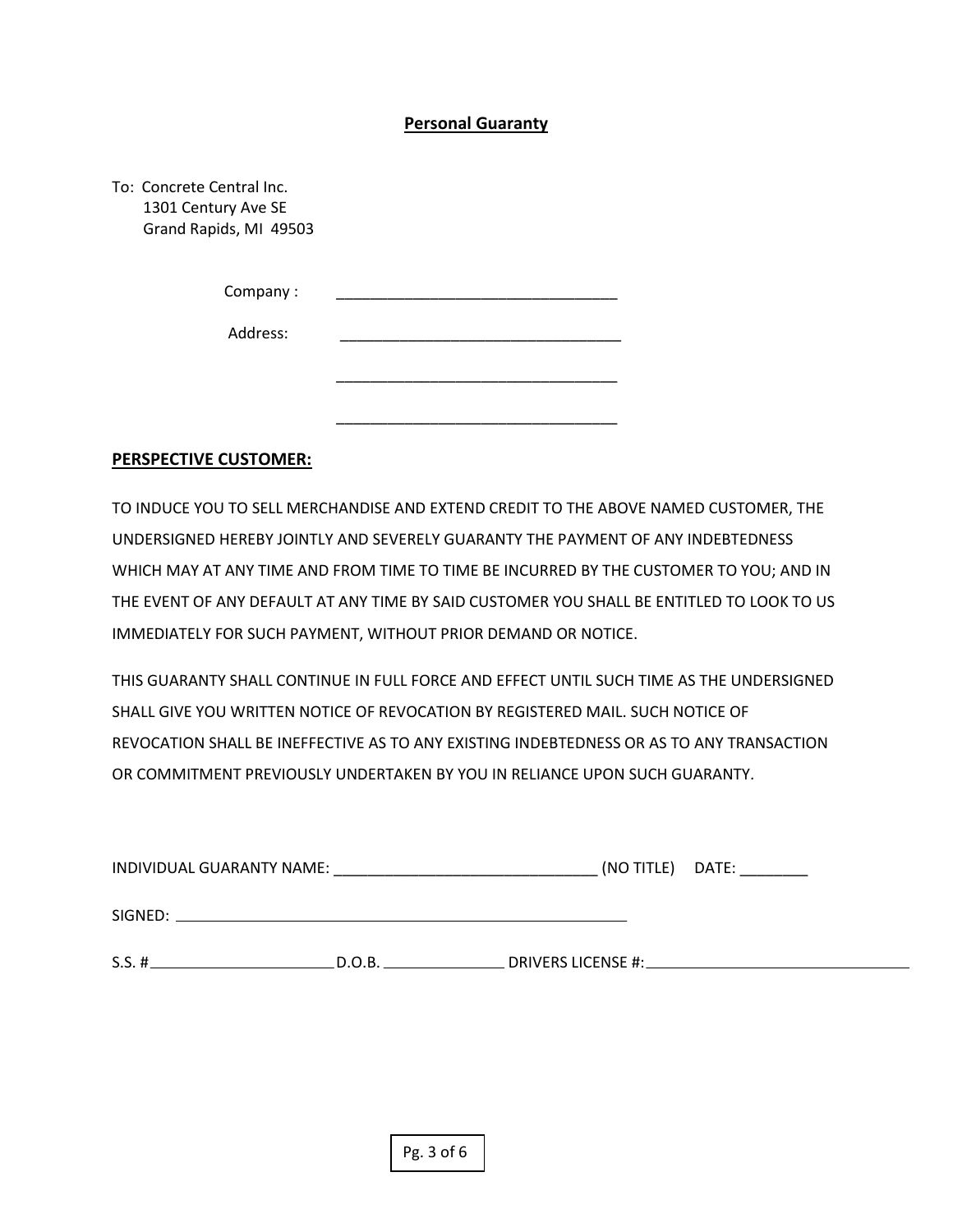- **1.** Payment Terms: Net 30 days
- **2.** An interest charge of 1-1/2 % per month is assessable on all past due accounts
- **3.** Returned materials are subject to a 15% restocking fee and must be returned in the original shipping cartons.
- **4.** All special orders are non-returnable
- **5.** All product recommendations are suggestions for the customer to investigate and determine if they are suitable for their individual application; it shall be solely the responsibility of the contractor/customer to determine suitability.
- **6. Warranties. There are NO warranties of merchantability or fitness, either or implied.** There is no warranty that the product is suited for customer's use, or that it is free from defects. Dealer agrees that it will, upon request advice customer of any warranties made available by the manufacturer of the product of which the dealer is aware. Customer agrees that any manufacturer's warranty shall be its sole remedy.
- **7. We are a material supplier, not a Sub-contractor, and therefore we do not allow retainage on any invoice.**
- **8.** Pigment for Integral Colored Concrete-Since so many variables influence the final color achieved, it should be noted that color variations and discrepancies *will be* apparent in the finished concrete, as this is the normal outcome for integrally colored concrete. A mock-up or sample should always be made to more closely illustrate the final color.

**User shall rely on their own information and tests to determine suitability and color match. There are no guarantees or warranties, either expressed or implied, and the user assumes all liabilities from the use of this product.**

 **9. Material Safety Data Sheets.** Material Safety Data Sheets are available for all products upon Request. If no request is made by customer, Concrete Central will assume that the customer is in Possession of all required MSDS's and similar materials.

## **NOTIFY US IN CASE OF ANY QUESTIONS OR ERRORS ON YOUR INVOICES/STATEMENTS**

If you think your invoice or statement is wrong or need more information about an item, please call us as soon as possible. We must hear from you within 30 days or we will assume your balance is correct. You do not have to pay any amount in question while we are investigating, but you are still obligated to pay the amount of your invoice/statement that is not in question.

I have read and agree to the above terms of sale-

Signed: \_\_\_\_\_\_\_\_\_\_\_\_\_\_\_\_\_\_\_\_\_\_\_\_\_\_\_\_\_\_\_\_\_\_\_ Date:

Pg. 4 of 6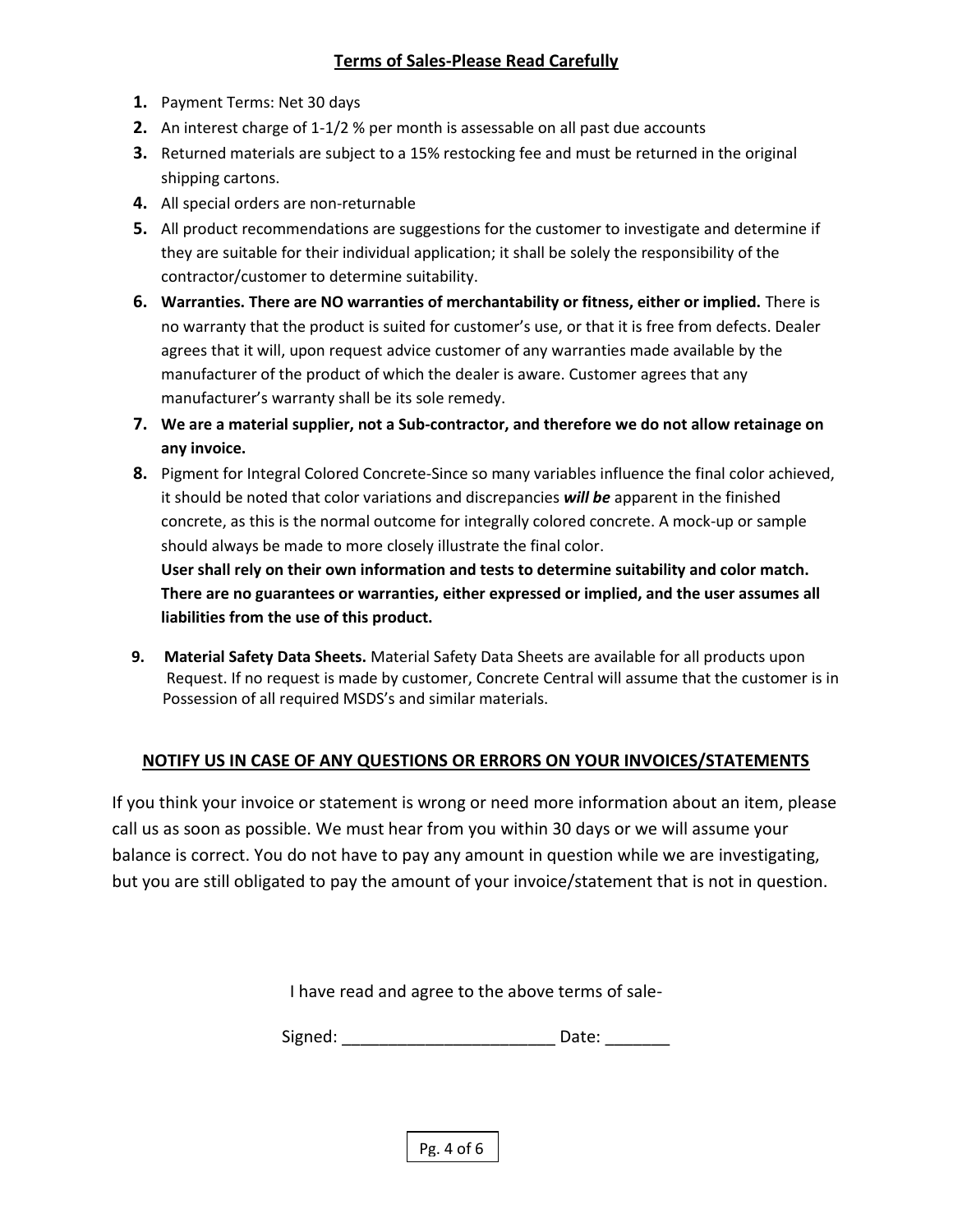#### **Rental Contract Terms**

- 1. **Hold Harmless Agreement.** Customer agrees to assume the risks of and defend, indemnify and hold Dealer harmless for all claims, lawsuits and other liability for injury to persons or damage to property or the environment caused by the equipment or breach of any warranty by the customer, even if the liability arises out of Dealer's negligence.
- 2. **Rental Rates.** Rental rates (and prices) are FOB Dealer's yard and do not include insurance of any kind. Rates for concrete forms are based on 28-day Monthly billing Cycle, minimum prorated daily after first month. Rates for stamped concrete tools are based on a 48 hr period. The rates are not based on the time that the equipment is actually in use.
- 3. **Inspection.** Customer acknowledges that he/she has had an opportunity to personally inspect the equipment, and finds it suitable for his/her need and in good condition, and that he/she understands its proper use. Customer further acknowledges his duty to inspect the equipment prior to use and notify dealer of any defects.
- 4. **Replacement or Malfunctioning Equipment.** If the equipment becomes unsafe or in disrepair as a result of normal use, customer agrees to discontinue use immediately and notify dealer. If the equipment is being rented by the customer, Dealer will replace the equipment with similar equipment in good working order, if available. Dealer is not responsible for any incidental or consequential damages caused by delays or otherwise.
- 5. **Warranties, there are No warranties of Merchantability or fitness either express or implied.** There is no warranty that the equipment is suited for customer's use, or that it is free from defects. If this is a sale, dealer makes no warranty whatsoever. Dealer agrees that it will, upon request, advise customer of any warranties made available by the manufacturer of the equipment of which the dealer is aware. Customer agrees that any manufacturer's warranty shall be its sole remedy.
- 6. **Assignments, subleases and loans of equipment.** Dealer may assign his rights under this contract without customer's consent, but will remain bound by all obligations herein. Customer may not sublease or loan the rented equipment without dealer's written permission. Any purported assignment by customer is void.
- 7. **Late Return.** Customer agrees to return the rented equipment during dealer's regular store hours, upon termination of the rental period. Time is of the essence in this contract. If not timely returned. Customer shall pay applicable rental rate until equipment is returned.
- 8. **Dirty, Damaged or Lost Equipment.** Customer agrees to pay for any damages to or loss of the equipment, as an insurer, regardless of the cause, except reasonable wear and tear, while the equipment is out of the possession of the dealer. Customer also agrees to pay a reasonable cleaning charge for equipment returned dirty. Accrued rental charges cannot be applied against the purchase or cost of repair of damaged or lost equipment. Equipment damaged beyond repair will be paid for at its fair market value when rented. The cost repairs will be borne by customer, whether performed by dealer, or at dealer's option, by others. Dealer shall charge its normal retail shop rate, plus parts.
- 9. **Collection Costs.** Customer agrees to pay all reasonable collection, attorney's and court fees and other expenses involved in the collection of the charges or enforcement of dealer's rights under this contract.
- 10. **Repossession.** Upon failure to pay rent or other breach of this contract, dealer may terminate this contract and take possession of and remove the equipment from wherever it is, and dealer and his agents shall not be liable for any claims for damage or trespass arising out of the removal of the equipment.
- 11. **Waiver of Claims.** Customer waives all claims for personal injuries, property damage to the transported goods, loss of time or inconvenience arising out of the rented items.